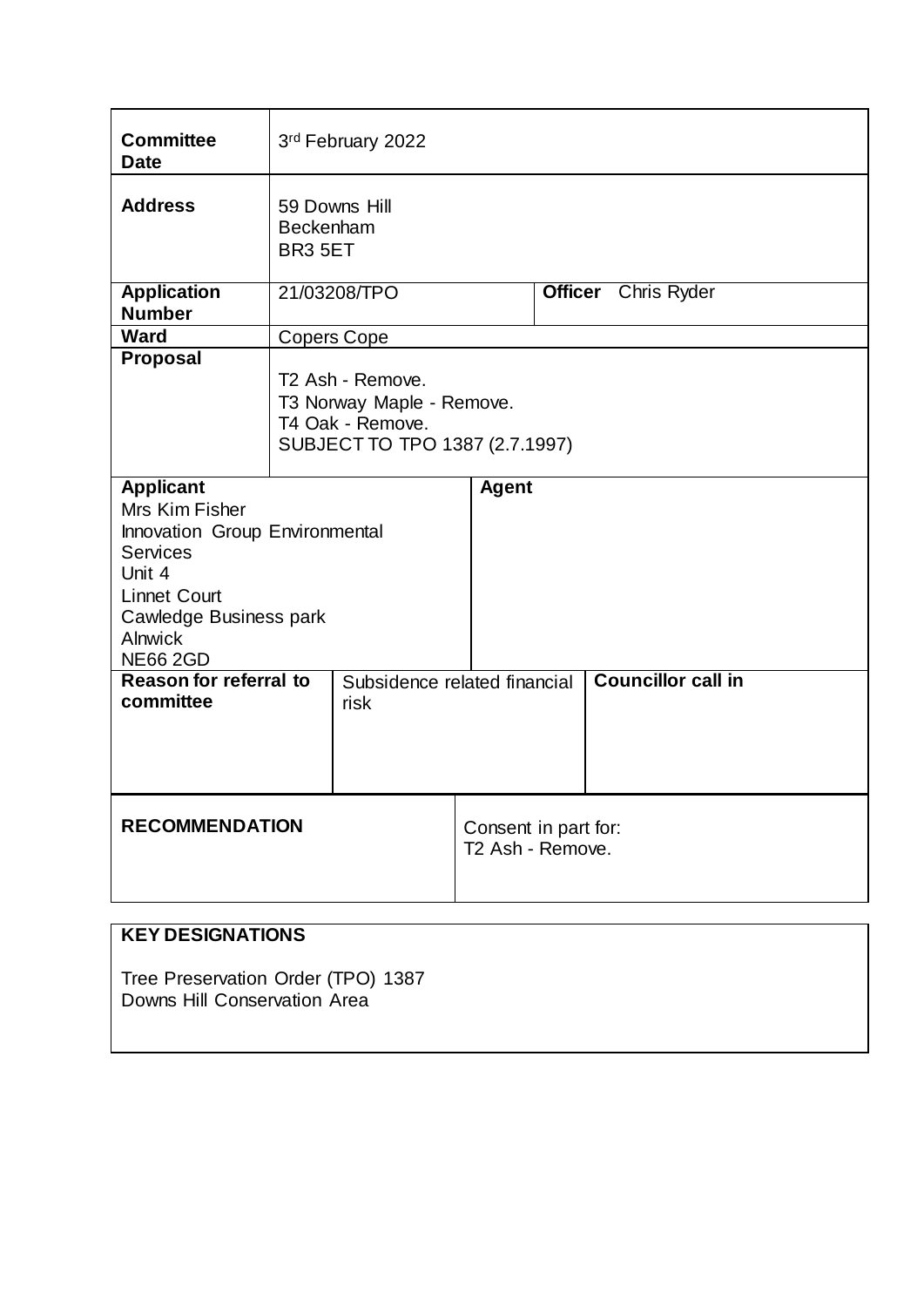| <b>Representation</b><br>summary |  |
|----------------------------------|--|
| Total number of responses        |  |
| Number in support                |  |
| Number of objections             |  |

## **SUMMARY OF KEY REASONS FOR RECOMMENDATION**

 Members must decide whether to consent or refuse the proposed tree removal, based on the evidence submitted and the officer's assessment.

## **PROPOSAL**

1. This application has been made in respect of an oak tree (T4), an ash tree (T2) and a maple tree (T3) in connection with a subsidence investigation at 59 Downs Hill. The trees are positioned in the front garden. The works are proposed to achieve building stabilisation in accordance with the professional stabilisation in accordance with the recommendations.



*Figure 1 - Oak (T4)*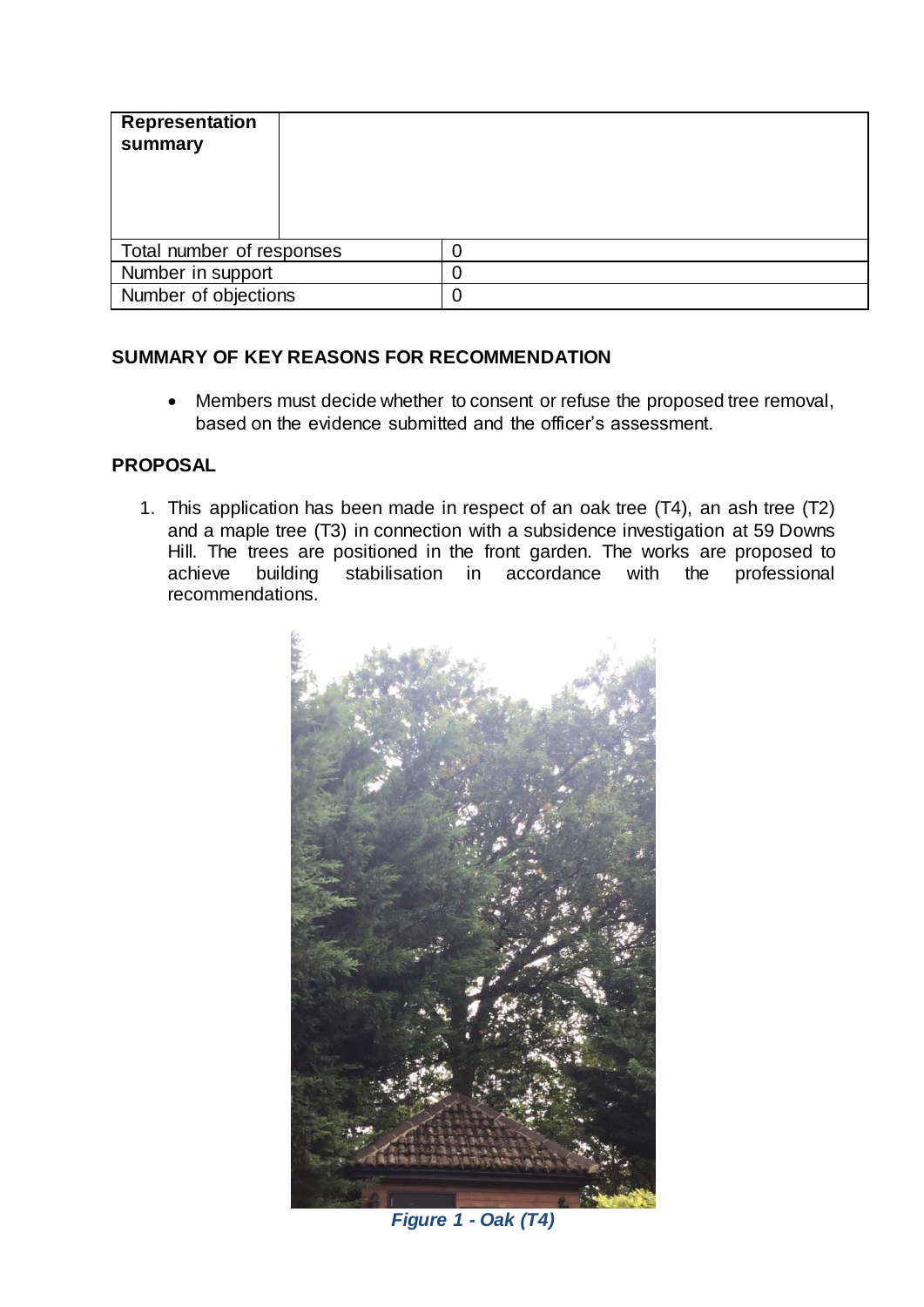## **LOCATION**

2. The application site is comprised of a detached dwelling constructed circa 1945, located on the west side of the road, adjacent to the junction with The Avenue. Mature trees have been made the subject of the above listed Tree Preservation Order (TPO). The trees contribute to the local street scene. The conservation area status applies broad tree protection to trees in this area of Ravensbourne Valley.

#### **3 RELEVANT PLANNING HISTORY**

 [REMOVE 1 SYCAMORE 1 OAK AND 2 ASH TREES TREES IN CONSERVATION AREA -](https://searchapplications.bromley.gov.uk/online-applications/applicationDetails.do?previousCaseType=Property&keyVal=9701331TFL&previousCaseNumber=003CZ1BTBU000&previousCaseUprn=100020375986&activeTab=summary&previousKeyVal=000O8XBTLI000) DOWNS [HILL CONSERVATION AREA](https://searchapplications.bromley.gov.uk/online-applications/applicationDetails.do?previousCaseType=Property&keyVal=9701331TFL&previousCaseNumber=003CZ1BTBU000&previousCaseUprn=100020375986&activeTab=summary&previousKeyVal=000O8XBTLI000)

Ref. No: 97/01331/TFL | Status: Application Permitted

- [REMOVAL OF ONE ASH T3 SUBJECT TO TPO 1387](https://searchapplications.bromley.gov.uk/online-applications/applicationDetails.do?previousCaseType=Property&keyVal=9801678TFL&previousCaseNumber=003CZ1BTBU000&previousCaseUprn=100020375986&activeTab=summary&previousKeyVal=000O8XBTLI000)
	- Ref. No: 98/01678/TFL | Status: Application Permitted
- [Single storey side extension](https://searchapplications.bromley.gov.uk/online-applications/applicationDetails.do?previousCaseType=Property&keyVal=HW47YLBTDB000&previousCaseNumber=003CZ1BTBU000&previousCaseUprn=100020375986&activeTab=summary&previousKeyVal=000O8XBTLI000)

Ref. No: 04/01285/FULL6 | Status: Application Permitted

[Single storey side and rear extension](https://searchapplications.bromley.gov.uk/online-applications/applicationDetails.do?previousCaseType=Property&keyVal=I0XTRVBTIB000&previousCaseNumber=003CZ1BTBU000&previousCaseUprn=100020375986&activeTab=summary&previousKeyVal=000O8XBTLI000)

Ref. No: 04/02651/FULL6 | Status: Application Permitted

Intention to crown reduce by 20% and crown lift to give a clearance from the ground of 6 [metres 2 Ash, 1 Sycamore and 1 Maple and reduce height by 30% 1 Leylandii in front garden](https://searchapplications.bromley.gov.uk/online-applications/applicationDetails.do?previousCaseType=Property&keyVal=IJTKA7BTJC000&previousCaseNumber=003CZ1BTBU000&previousCaseUprn=100020375986&activeTab=summary&previousKeyVal=000O8XBTLI000)  [and crown thin and crown reduce by 20% 1 Oak and cut overhanging branches back to the](https://searchapplications.bromley.gov.uk/online-applications/applicationDetails.do?previousCaseType=Property&keyVal=IJTKA7BTJC000&previousCaseNumber=003CZ1BTBU000&previousCaseUprn=100020375986&activeTab=summary&previousKeyVal=000O8XBTLI000)  [boundary line \(in neighbours garden\) 1 Ash in back garden. TREES IN CONSERVATION AREAS](https://searchapplications.bromley.gov.uk/online-applications/applicationDetails.do?previousCaseType=Property&keyVal=IJTKA7BTJC000&previousCaseNumber=003CZ1BTBU000&previousCaseUprn=100020375986&activeTab=summary&previousKeyVal=000O8XBTLI000)

Ref. No: 05/02494/TREE | Status: Decision No objection

**[Intention to fell 1 Lawson cypress adjacent to the property. TREES IN CONSERVATION AREAS](https://searchapplications.bromley.gov.uk/online-applications/applicationDetails.do?previousCaseType=Property&keyVal=L4PUUWBT0JM00&previousCaseNumber=003CZ1BTBU000&previousCaseUprn=100020375986&activeTab=summary&previousKeyVal=000O8XBTLI000)** 

Ref. No: 10/01748/TREE | Status: Decision No objection

 [Fell one tree in grounds of 1-12 West Oak \(to rear of 59 Downs Hill\) SUBJECT TO TPO 1\(Be](https://searchapplications.bromley.gov.uk/online-applications/applicationDetails.do?previousCaseType=Property&keyVal=LJBJMIBTJX000&previousCaseNumber=003CZ1BTBU000&previousCaseUprn=100020375986&activeTab=summary&previousKeyVal=000O8XBTLI000)  [1961\)](https://searchapplications.bromley.gov.uk/online-applications/applicationDetails.do?previousCaseType=Property&keyVal=LJBJMIBTJX000&previousCaseNumber=003CZ1BTBU000&previousCaseUprn=100020375986&activeTab=summary&previousKeyVal=000O8XBTLI000)

Ref. No: 11/01127/TPO | Status: Consent (e.g.tree works, haz subs)

**Fiell 1 Lawson Cypress on the left hand side of the rear garden, closest to the property** 

Ref. No: 12/02851/TREE | Status: Decision No objection

 T2 Ash - Remove. T3 Norway Maple - Remove. T4 Oak - [Remove. SUBJECT TO TPO 1387](https://searchapplications.bromley.gov.uk/online-applications/applicationDetails.do?previousCaseType=Property&keyVal=QWH8R3BTHFI00&previousCaseNumber=003CZ1BTBU000&previousCaseUprn=100020375986&activeTab=summary&previousKeyVal=000O8XBTLI000)  [\(2.7.1997\)](https://searchapplications.bromley.gov.uk/online-applications/applicationDetails.do?previousCaseType=Property&keyVal=QWH8R3BTHFI00&previousCaseNumber=003CZ1BTBU000&previousCaseUprn=100020375986&activeTab=summary&previousKeyVal=000O8XBTLI000)

Ref. No: 21/03208/TPO | Status: Pending Consideration

- **T2 Ash Remove. T3 Maple (Norway) [Remove. SUBJECT TO TPO 1387 \(2.7.1997\)](https://searchapplications.bromley.gov.uk/online-applications/applicationDetails.do?previousCaseType=Property&keyVal=QZVGQCBTGDJ00&previousCaseNumber=003CZ1BTBU000&previousCaseUprn=100020375986&activeTab=summary&previousKeyVal=000O8XBTLI000)** 
	- Ref. No: 21/04238/TPO | Status: Application Withdrawn
- [Partial underpinning](https://searchapplications.bromley.gov.uk/online-applications/buildingControlDetails.do?previousCaseType=Property&keyVal=9900121OTHBN6&previousCaseNumber=003CZ1BTBU000&previousCaseUprn=100020375986&activeTab=summary&previousKeyVal=000O8XBTLI000)

Ref. No: 99/00121/OTHBN6 | Status: Building Work Complete

[Single storey rear extension](https://searchapplications.bromley.gov.uk/online-applications/buildingControlDetails.do?previousCaseType=Property&keyVal=HYMUMFBT60000&previousCaseNumber=003CZ1BTBU000&previousCaseUprn=100020375986&activeTab=summary&previousKeyVal=000O8XBTLI000)

Ref. No: 04/04890/DEXFP2 | Status: Building Work Complete

3.1 Underpinning of the property has taken place circa 1999 to the original footprint of the dwelling. This has not extended to the garage and conservatory.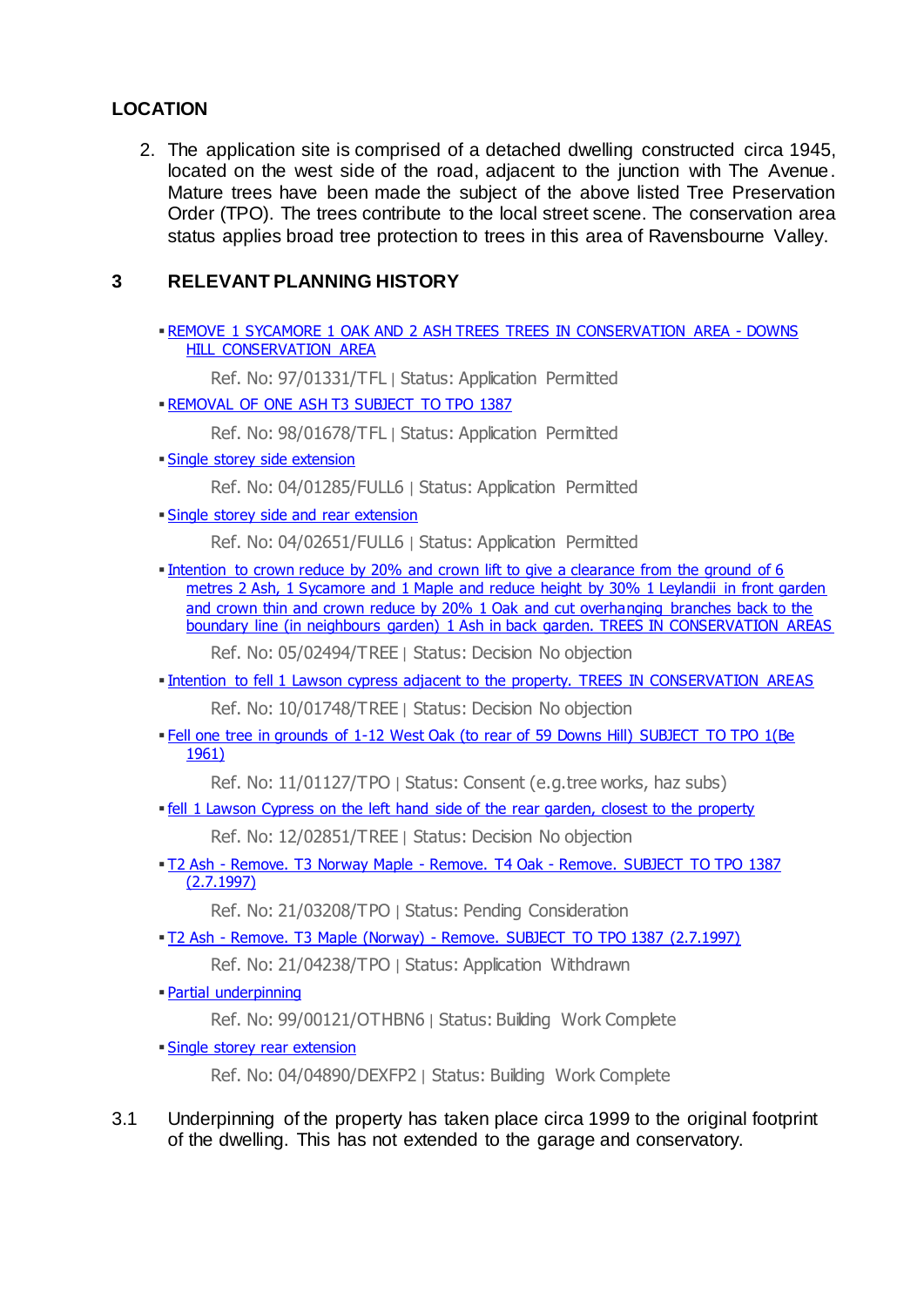

*Figure 2 - 1999 Partial Underpinning*

### **4 CONSULTATION SUMMARY**

4.1 A site notice was sent to the applicant to be displayed in the public domain and no representations were received.

#### **5 POLICIES AND GUIDANCE**

#### 5.1 **National Policy Framework 2019**

15. Conserving and enhancing the natural environment

#### 5.2 **The London Plan**

7.21 Trees and Woodlands

#### 5.3 **Draft London Plan**

G1 Green Infrastructure and Natural Environment G7 Trees and Woodlands

#### 5.4 **Bromley Local Plan 2019**

- 42 Conservation Areas
- 73 Development and Trees
- 74 Conservation and Management of Trees and Woodlands

#### 5.5 **The London Borough of Bromley Tree Management Strategy 2016-2020**

Section 18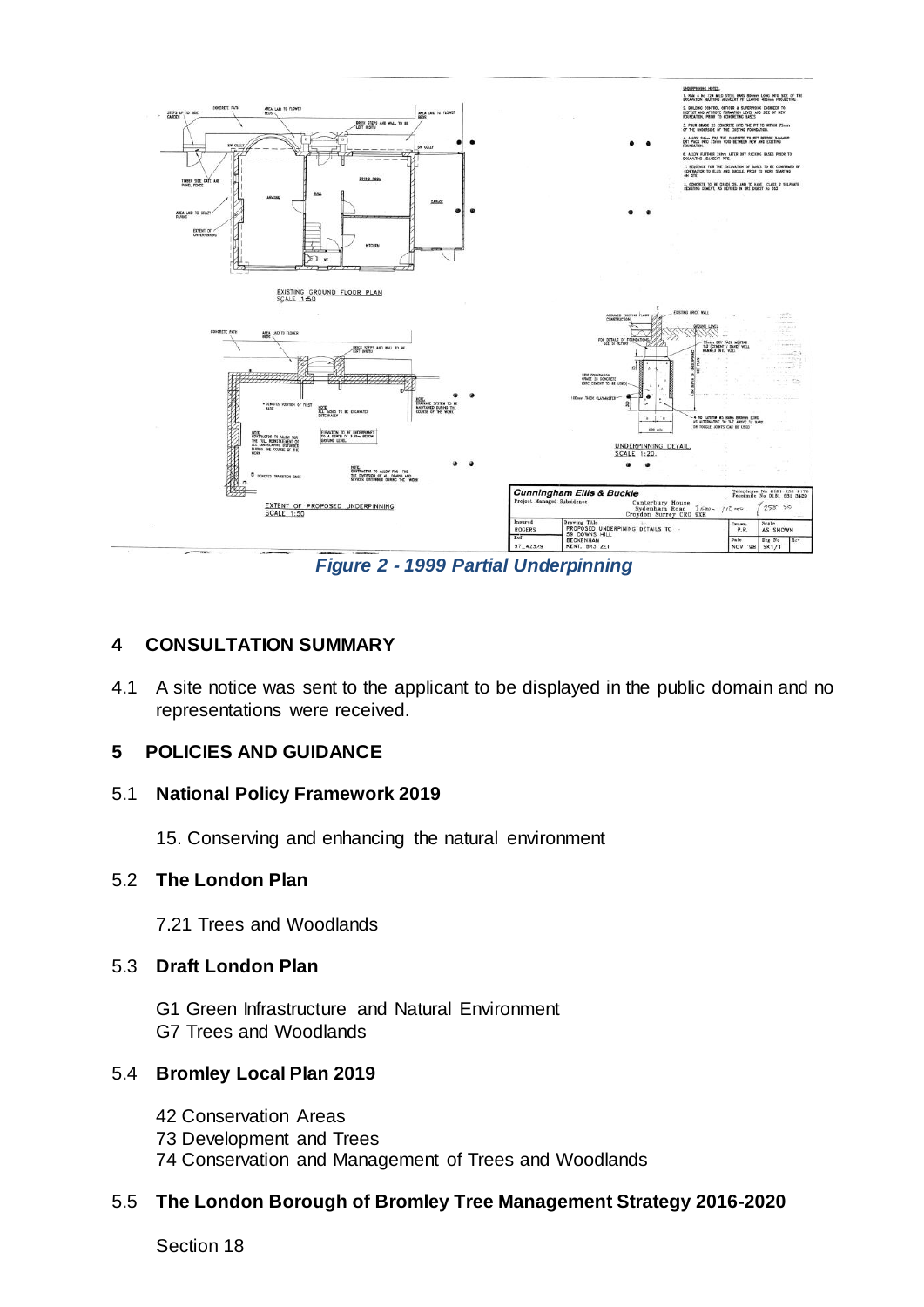#### 5.6 **National Planning Guidance - Tree Preservation Orders and trees in conservation areas (Ministry of Housing, Communities and Local Government)**

Paragraph 020 – 057

### **6 CONSIDERATIONS**

- 6.1 This application has been made by an agent of the insurance company, acting on behalf of the claimant and property owner. The proposed works have been recommended by the agent to enable the local soil conditions to rehydrate, by ensuring mature vegetation is eliminated as a subsidence causal factor.
- 6.2 The damage observed is occurring in the converted garage, which has been converted into a habitable bedroom within the last 20 years. The garage conversion is not listed within the planning history and is therefore deemed to be permitted development. The floor of the room is not level and minor cracking has formed around the wall edges. Cracking and significant distortions have also occurred in the rear conservatory. The Engineer's Report supplied in support of the application may be referred to for information on specific areas of damage. The degree of damage is categorised between 2 (up to 5mm) as listed in the Building Research Establishment; Digest 251. The evidence in this case refers to the garage with regard to damage and BH1 adjacent to the conservatory for soil based analysis.
- 6.3 Officers made a site visit on 8th October 2021 to review areas of damage both internally and externally. Damage was observed under the kitchen window, around the ceiling and hairline cracks in the hallway. Floor distortion was noted upon inspection. The subject trees are confirmed to be within the zone of influence of the dwelling. The nearest tree is approximately 10m from the insured dwelling. Tree survey data has been submitted as part of the application supporting documents and reference tree dimensions. The trees appear to be of normal vitality with no recent management evident, with the exception of the ash tree (T2). The oak tree is confirmed to be older than the impacted dwelling.
- 6.4 The following supporting documents have been appended to the application:
	- Arboricultural Report (27.02.20)
	- Subsidence Engineer's Report (12.05.21)
	- Geotechnical Report (30.12.19)
	- Soil Analysis (23.03.20)
	- Level Monitoring (09.03.21)
	- Root Identification (17.12.19)
- 6.5 The subject trees are confirmed to be within the zone of influence. The zone of influence is calculated to be 18.75m for the most significant tree (T4). Tree survey data has been submitted as part of the application supporting documents and reference tree dimensions. No defects have been noted by the tree surveyor.
- 6.6 Three trail pits (BH1-BH3) were excavated as part of the investigation. This revealed foundations to depths at 350mm in BH1 adjacent to the conservatory. Data for the remaining boreholes are yet to be received and are reported to have been to difficult to obtain. Root identification in the BH1 reveals oak roots are beneath the foundations of the conservatory.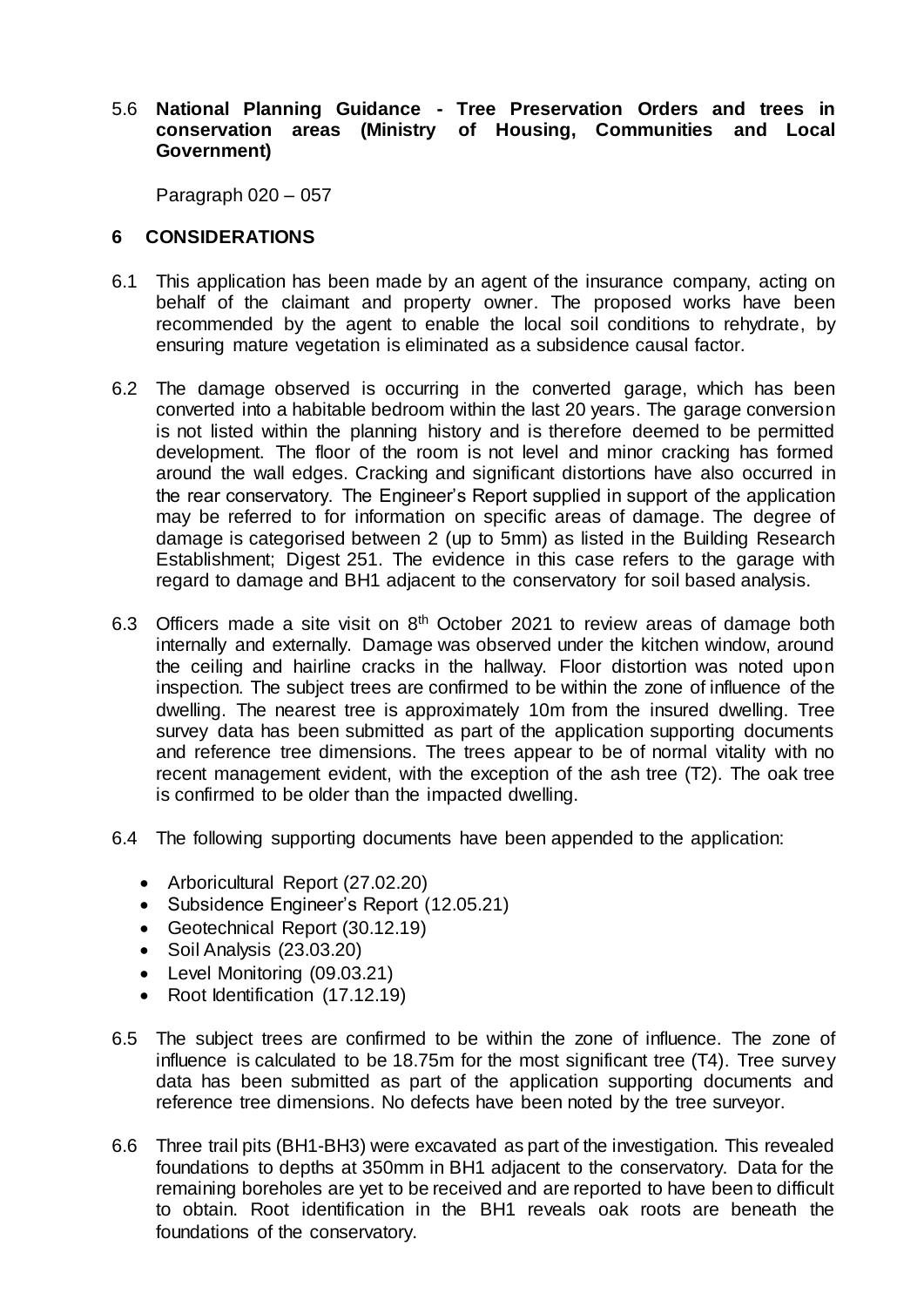

- 6.7 Level monitoring of only 3 months have been supplied in the investigation.
- 6.8 Soil analysis has proven that the plasticity index is high, indicating an increased potential for volume change. The highest reading recorded indicates a plasticity index of 50%.
- 6.9 The agent's Engineer has recommended the trees be felled to remove the influence on the local soil conditions. The Arboricultural Consultant has agreed that tree felling is required.
- 6.10 A drainage survey concludes that no defects exist. This has not been submitted as a supporting document. Drainpipes are not reported to be present adjacent to the area of concern.
- 6.11 The Engineers report indicates no heave risk, should tree removal take place.
- 6.12 The cost of repairs are estimated by the agent to be £5000 with tree removal and £40,000 should repairs have to take into account retained tree influence.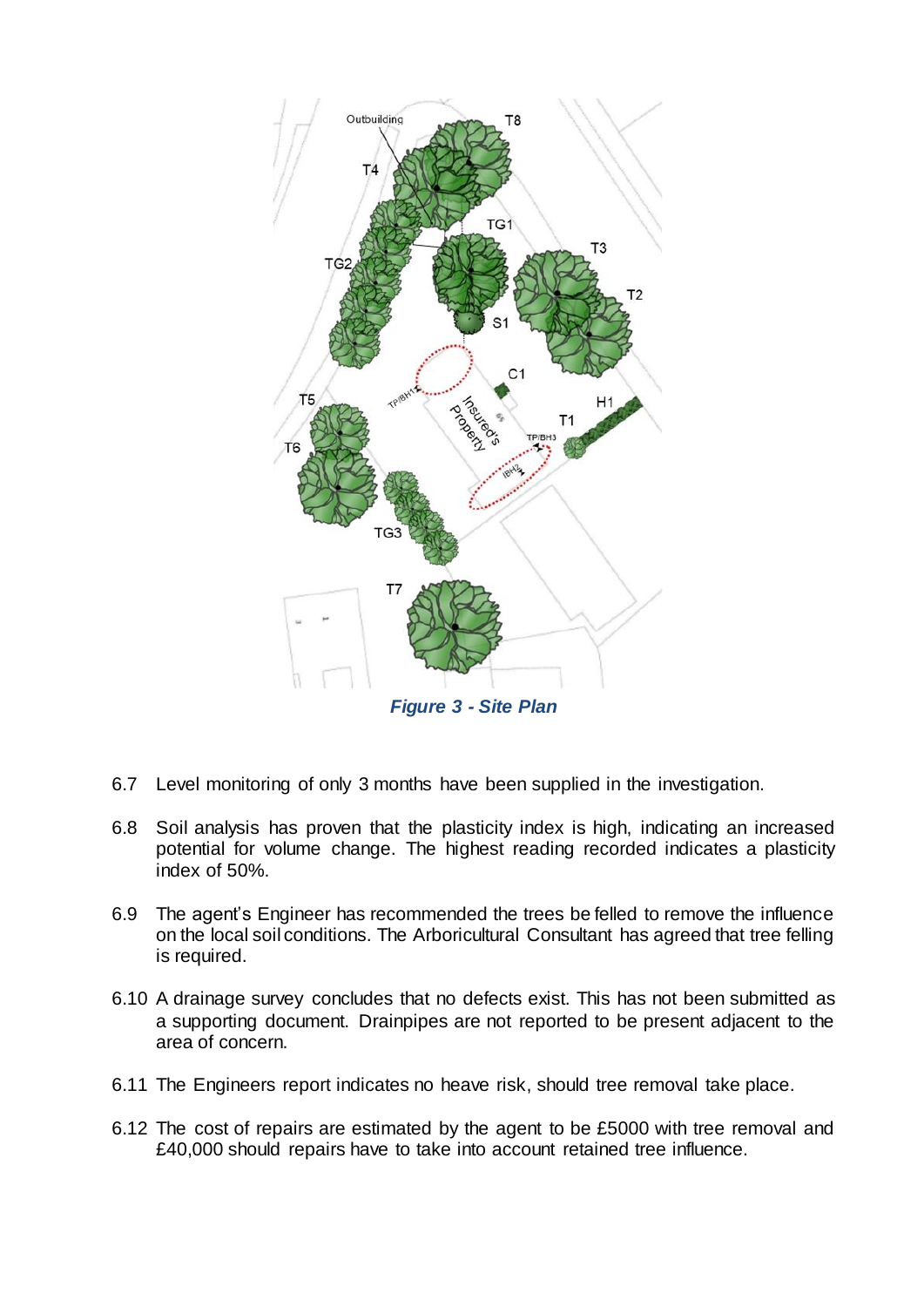# **7 CONCLUSION**

- 7.1 The foundations are not considered deep enough to withstand the influence of the subject tree within the zone of influence. The required foundation depth has been calculated to be in excess of 2m. The oak tree would have been present at the time of construction in 1945 and should have been a consideration for foundation depth.
- 7.2 Level monitoring data is a required assessment document to demonstrate the probability of the implicated trees being a causal factor. Level monitoring allows a demonstration of building movement over a sufficient period (circa 12 months). This is insufficient, as noted in the application guidance note.
- 7.3 Past underpinning has only been partially carried out. Differential settlement may be occurring due to partial underpinning. The conservatory and garage are clearly of shallow foundations.
- 7.4 Drainage defects have been eliminated from the investigation as a causal factor.
- 7.5 Heave has been addressed as a tolerable consequence of tree removal.
- 7.6 The investigation has focused on the damage associated with the garage conversion. The soil information is associated with the borehole situated furthest from the point of impact. The oak tree influence to the area of concern is therefore questionable. A number of trees have been recommended for felling around the dwelling. The ash tree is displaying signs of natural decline and has been reduced before. It is therefore considered pragmatic to fell the tree for this reason and as a step to address potential influence on the southern aspect of the dwelling.
- 7.7 The Engineers Report has stated that oak tree (T4) is outside the zone of influence and does not require removal. It would therefore appear to be a precautionary step to propose its loss.
- 7.8 A monetary value has been applied to the oak tree adopting the CAVAT (Capital Asset Value for Amenity Trees) system. CAVAT provides a method for managing trees as public assets rather than liabilities. It is designed not only to be a strategic tool and aid to decision-making in relation to the tree stock as a whole, but also to be applicable to individual cases, where the value of a single tree needs to be expressed in monetary terms. CAVAT is recognised in the English court system, with various case examples available.
- 7.9 The total value for the subject Oak tree is £30,004. The other protected trees implicated in this case are calculated to be £22,450 and £6917. The combined value is therefore totalling £59,371.
- 7.10 Since key information is yet to be received, Members are recommended to refuse the application for the reasons set out. Alternative repairs have not been explored or demonstrated. Potential faults in the building's design are not yet proven to be a potential cause.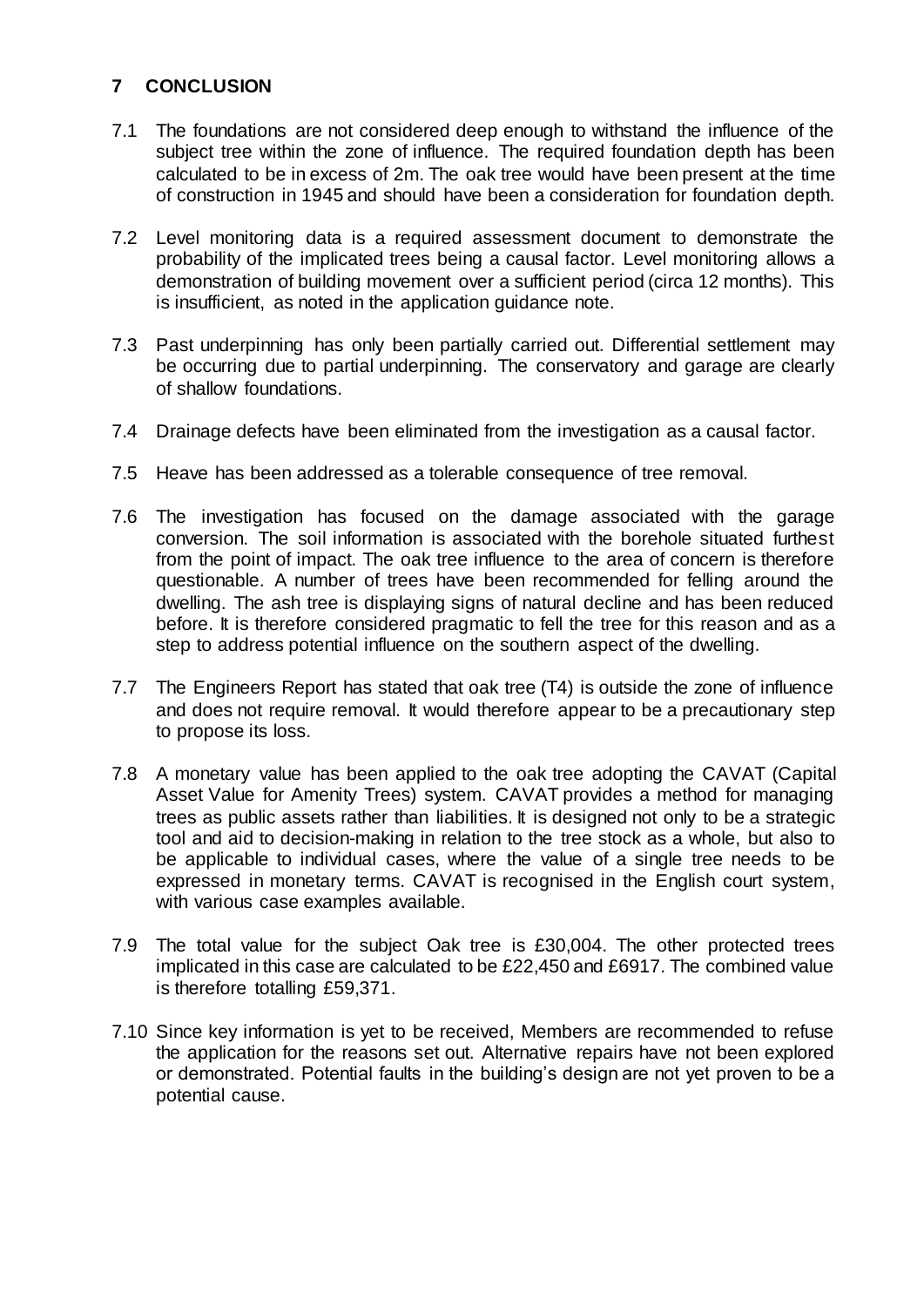### **8 Financial Implications**

- 8.1 Members are informed that no budget has been allocated to the defence of a compensation claim, should the application be refused. A claim may include and is not restricted to any further damage from the date of the decision, costs incurred in respect further repairs, costs incurred in further monitoring and legal costs. Members are also reminded of the officer costs involved in defending against a compensation claim.
- 8.2 Attention is drawn to section 202E of the Town and Country Planning Act 1990. This allows the applicant to make a compensation claim in respect of a refused decision.
- 8.3 The Council must be prepared to defend against a compensation claim should the application be refused. Based on the latest case example where a subsidence case was refused and the Council had to defend a compensation claim, the costs of repair in view of tree retention and legal costs were considerations. Where costs of repair were estimated at £76000, the total costs of defending the case were circa £90000. Members should therefore anticipate at least a 25% increase in costs. This may relate to and is not limited to legal, investigation, expert costs and actual repairs.
- 8.4 The Council are currently on notice for 6 subsidence cases where decision have been refused. No further action has been taken at this stage, but Members must be aware of the potential implications involved in a legal challenge.

## **RECOMMENDATION: CONSENT IN PART FOR**

T2 Ash - Remove.

## **CONDITIONS**

#### 1. **TL14 Tree Consent – Commencement**

The tree works hereby granted consent shall be carried out within 2 years of the date of this decision.

Reason: In order to comply with Policy 73 of the Bromley Local Plan and in the interest of good arboricultural practice and the visual amenities of the area.

2. A replacement Sweet Gum (*Liquidamber styraciflua*) standard size, rootballed or container grown, shall be planted within 1m of the tree felled. Planting will take place within 12 months of the removal of the tree(s). Any replacement tree which dies, is removed or becomes seriously damaged or diseased within 5 years of the date of this consent shall be replaced in the next planting season with another of similar size and species to that originally planted.

Reason: In order to comply with Policies 37, 73 and 74 of the Bromley Local Plan and in the interest of the visual amenities of the area.